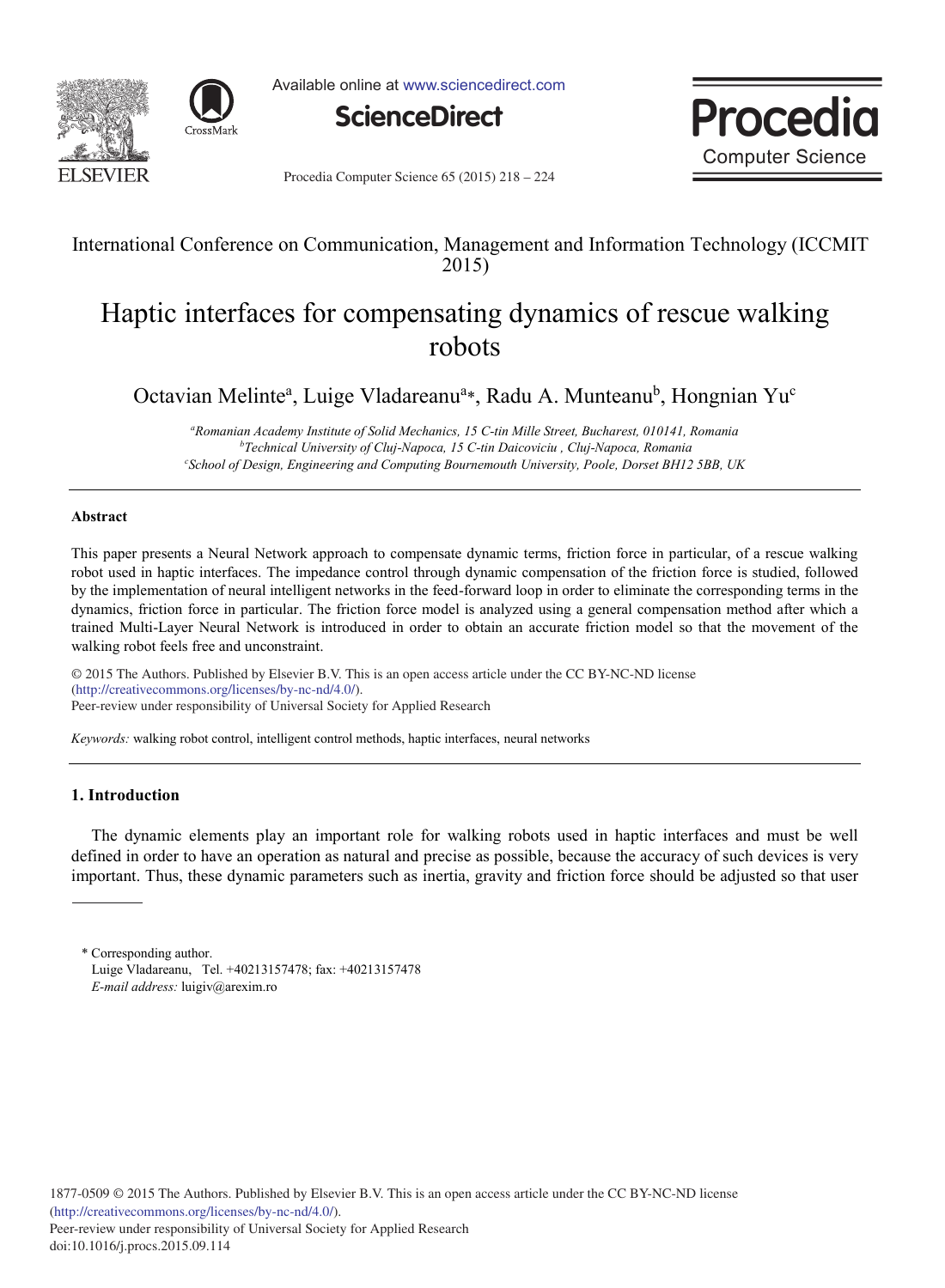can feel a free and unconstraint motion. On the other hand, rescue robots represent a big challenge for the robotic research around the world because of the dangerous environments they are deployed in and the high uncertainty associated with these environments[1][2].

In order to adjust the dynamic parameters of rescue robots using haptic interfaces, several methods for dynamic compensation have been studied and developed such as compensation using different impedance in the control loop [3], friction learning and reduction using both a feed-forward compensator which takes into account the motor torque and angular speed to get the friction force, and a disturbance observer [4], friction compensation through Dahl method [5], utilizing a Moment Observer for unmodeled force determination and feed-forwarding to the actuation system in order to behave like a mass [6].

Intelligent control methods such as: fuzzy control, neural networks, neutrosophic method, etc. are good choice to achieve a more accurate compensation of all the above dynamic factors. One of this intelligent methods uses an Adaptive Fuzzy compensator, which has the capability to approximate any nonlinear function over the compact input space, has been adopted in this paper to compensate the friction, based on Lyapunov theory. Because of their compliance and extend application, we use neural networks to model and solve the dynamic drawbacks of the impedance haptic interfaces. Neural networks were developed for a large number of applications from decision making, pattern recognition to solving complex robotic problems. Being an important part of robotics, neural networks were also implemented in haptic devices for accurate control and compensation and estimation of dynamic elements like the contact force between the virtual environment and human operator [7], but also to get a much better stability through dynamic uncertainties approximation and a low execution time of the control loop [8].

The most common control diagram and the one which will be discussed in this paper is the impedance control, because of the compliant feature of impedance controllers and the possibility of using force feedback, while admittance control is used in applications which require large inertia.

A number of environmental factors can act on the manipulators, such as loads or other forces, their influence can hardly be anticipated. The action of such disturbances may be a cause of significant deviations from the reference motion of the rescue robot in relation to reference signals [9-12].

Haptic interfaces can be implemented in applications involving the use of a walking robot using force feedback from one or two of its legs end effector (on foot). These applications are useful when the robot is remotely operated of, the operator being able to receive tactile information, besides the video and audio as if on site. Walking robots controlled through haptic interfaces can be used in rescue operations, in case of natural disasters or in areas where access is difficult.

Further on the paper will discuss the impedance control through dynamic compensation of the friction force, followed by the implementation in the next chapter of neural intelligent networks in the feed-forward loop in order to eliminate the corresponding terms in the dynamics, friction force in particular.

In addition to the use of haptic interfaces, another great improvement is the implementing of the Virtual Projection Method [13, 14] with the advantage that combining audio-visual and haptic feedback substantially increase the safety of mobile robot teleoperation applications. For instance, safe control is essential for robotic operations in hazardous environments, search and rescue response, disposal of explosives and nuclear power plant maintenance or radioactive waste manipulation. Further, safe driving systems are important in many industrial applications such as freight handling or transportation.

#### **2. Impedance control with compensation of dynamic parameters**

In order to verify the impedance control with compensation of dynamic parameters, we took into account the representation of the rescue robot leg described in Fig.1, the direct kinematics for the position of the tool tip being carried out in space coordinates.

The control approach for a haptic interaction is very important because user movements must feel free and unrestricted, so when there is an interaction with an object, the human operator must perceive the exact force or interaction.

This is the reason why dynamic terms must be compensated, a rescue robot which doesn't solve the dynamic problems has stability issues because of the high inertia and environment stiffness, due to actuator saturation and resonant modes, and position signal sampling.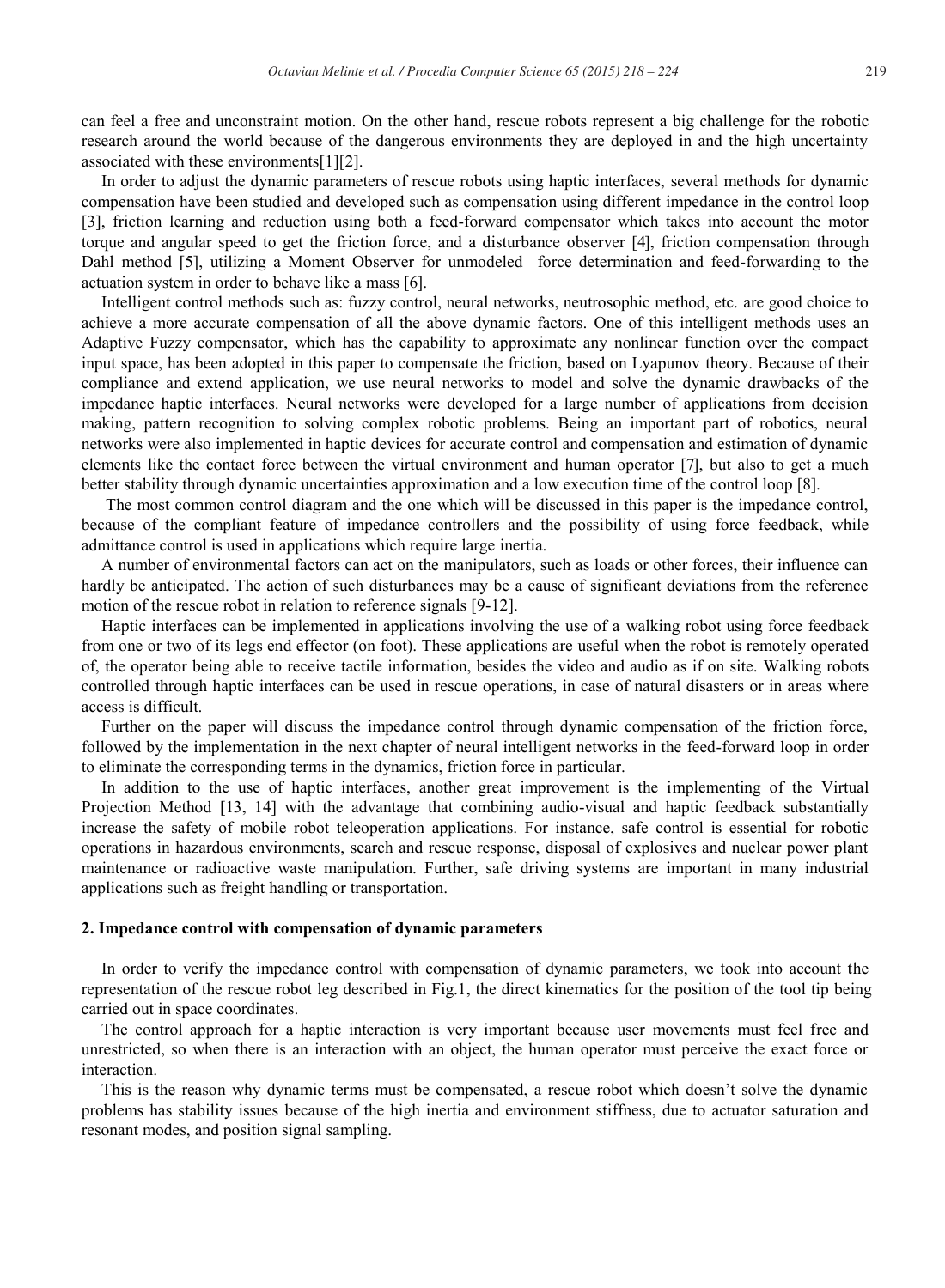

**Fig.1. The rescue robot leg**.

In addition to that, in order to reduce dynamics influence feed-forward loops will be introduce to minimize or to cancel out the friction force (stiction and Coulomb) and gravity, an example of such control diagram being shown in Fig. 2.



**Fig.2. Compensation of dynamic terms.**

In order to compensate robot's leg dynamic an accurate model for stiffness, damping and inertia is needed. In addition, because the friction cannot be compensated when there is no change in the force and motion, and because noise signal amplification can become a problem due to the compensation model, stability problems can occur. In the control diagram the linearized dynamics of the robot is represented. Cartesian positions of the haptic interface and joint position of the haptic mechanism are related by the Jacobian.

An impedance controller with force feedback is shown. It may be noted that in this block diagram there is a way for the sensed signal to reach at the haptic device. The force feedback is used to close the loop for the desired force generated by the controller.

A general model for friction force which uses a continuous function of a dead-zone torque is presented in equation (1) and latter introduced in the control diagram.

If 
$$
|\hat{\theta}| < \nu
$$
,  
\n
$$
f_f = \begin{cases} \Delta \tau & ; |\Delta \tau| < T_s \\ \text{sgn}(\Delta \tau) \cdot T_c & ; |\Delta \tau| > T_s \end{cases}
$$
\nIf  $|\hat{\theta}| \ge \nu$ ,  
\n
$$
f_f = \text{sgn}(\hat{\theta}) \cdot T_c
$$
\n(1)

 $\mathbf{r}$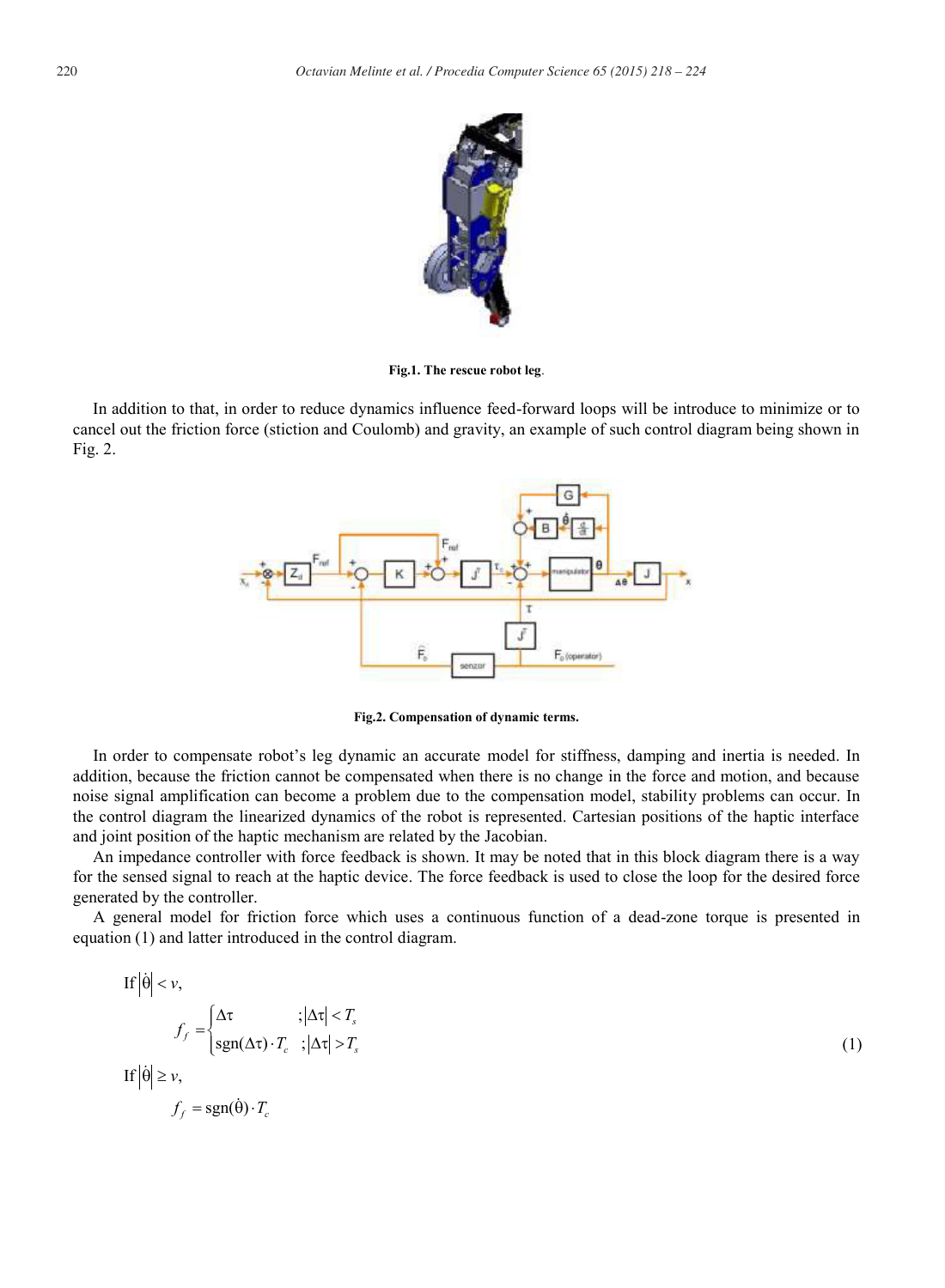where Ts, represents the stiction torque, Tc, Coulomb torque, and  $\Delta \tau$  is the dead-zone torque obtained by subtracting user torque from reference torque.Also a model developed in Matlab which takes into account eq. (1) was used for friction calculation (Fig. 3) [15].



**Fig 3. Matlab model of the friction force.**

In order to calculate position x, from Fig. 2, we consider end-effector of the tool tip, the impedance of the haptic environment and the dynamics of the manipulator which is introduced by:

$$
M(q) \cdot \ddot{q} + C(q, \dot{q}) \cdot \dot{q} + G(q) + J^T(q) \cdot F + \overline{f}(t) = \Delta \tau
$$
\n<sup>(2)</sup>

where M is the natural inertia matrix, C is the matrix which includes the Coriolis and centrifug terms, B is viscous damping matrix, G is the gravity vector, J is the system Jacobian, f is the vector of applied forces from human operator to end-effector where operator interacts with the device, and  $Δτ$  is the applied torque. The following relationship is obtain from the control diagram, where position is dependent the system dynamics and applied torques

$$
x = J^j \cdot Z_h^{-1} \cdot \left(\tau_c - J^T \cdot F_o\right) \tag{3}
$$

Compensating dynamics from this equation with a feed-forward term we can determine a more accurate position of the close loop control

$$
x = J^j \cdot Z_h^{-1} \cdot (\Delta \tau_{\text{fwd}} + J^T \cdot F_{\text{ref}} - J^T \cdot F_o) \tag{4}
$$

This feed-forward torque  $\Delta \tau_{fwd}$  will be used in both eq.(1) for friction determination, in force from user determination and inertia as well.

In order to simulate the dynamic control of the haptic device, we have used Matlab Simulink for both cases, with and without dynamic compensation. For dynamic compensation case we were able to determine the friction force using velocity signals and torque signals (Fig.4). Applying this impedance, leads to finding the  $F_d$  forces from which we subtract the forces which are derived from the generator that simulates the response of the virtual environment.

A KF amplification is applied for this difference, which can lead to a open loop system if the gain value is set to zero.After the amplification of the force error, we then add the calculated force from the positioning error. Then we multiply by the haptic leg Jacobian. This transfer function will require as input, along with the forces for which the transposed Jacobian matrix is applied, the angles a1 and a2 for the actual calculation of this matrix.

In order to avoid singularities given by the transposed Jacobian applied for this type of manipulator, we introduced a block diagram which was programmed such as the feedback to be calculated.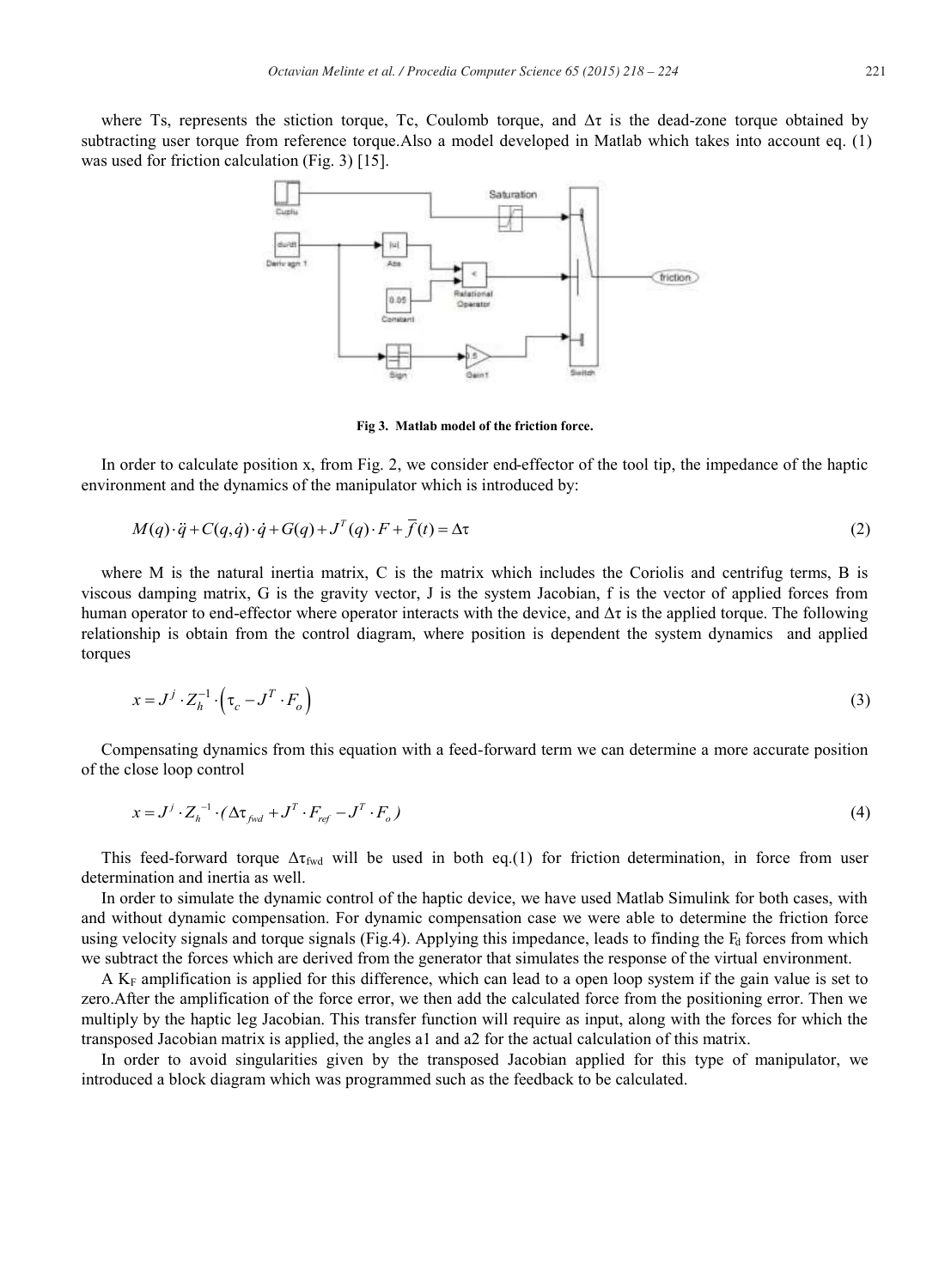In the next step it's calculated the difference of torque, between the one given to the virtual environment and the one received from it, to be able to compensate the torque. Then, using the reverse transposed Jacobian matrix, the end-effector position is calculated to be returned in the closed loop.

## **3.Compensation using neural networks**

Among different network structures, the multilayer perceptron NN (MLPNN) architecture has been employed for our purpose, as these networks are most frequently used for function approximation [10, 12, 14]. Networks are trained in this work using a back-propagation technique with neuron weights iteratively adjusted to minimize the error between the network output and the training set desired output (Fig. 5).



**Fig.4. Compensating the friction term using Neural Networks**

This training method can be implemented with the MATLAB Neural Network Toolbox using the TRAINLM function. The challenging part of using NNs is determining the design parameters(Fig. 6).

There is no specific recipe for the number of hidden layers, the number of hidden neurons or even which type of activation function to use.

Controller takes the position deviation difference between desired and actual position deviation of the haptic interface, and multiply by the desired impedance of the environment in order to generate a force Fref.

This force is compared with the amplification of the difference between its value and force operator measured value, after which is transformed into torque using the transpose matrix  $J_T$ . By closing the control loop a decrease of inertia due to the force from human operator is desired, resulting a compensation of it. Further on the obtained torque is compared with the one from user, yielding a torque which will be used to determine the rotation of the motors, and to calculate the dynamic terms of the manipulator including friction force.

The rotation θ, will be introduce together with torque motor in the Neural Network control block and the friction force will be determined by training in accordance with the condition applied in the Neural Network algorithm.



**Fig.5. Trainnig the network for friction determination.**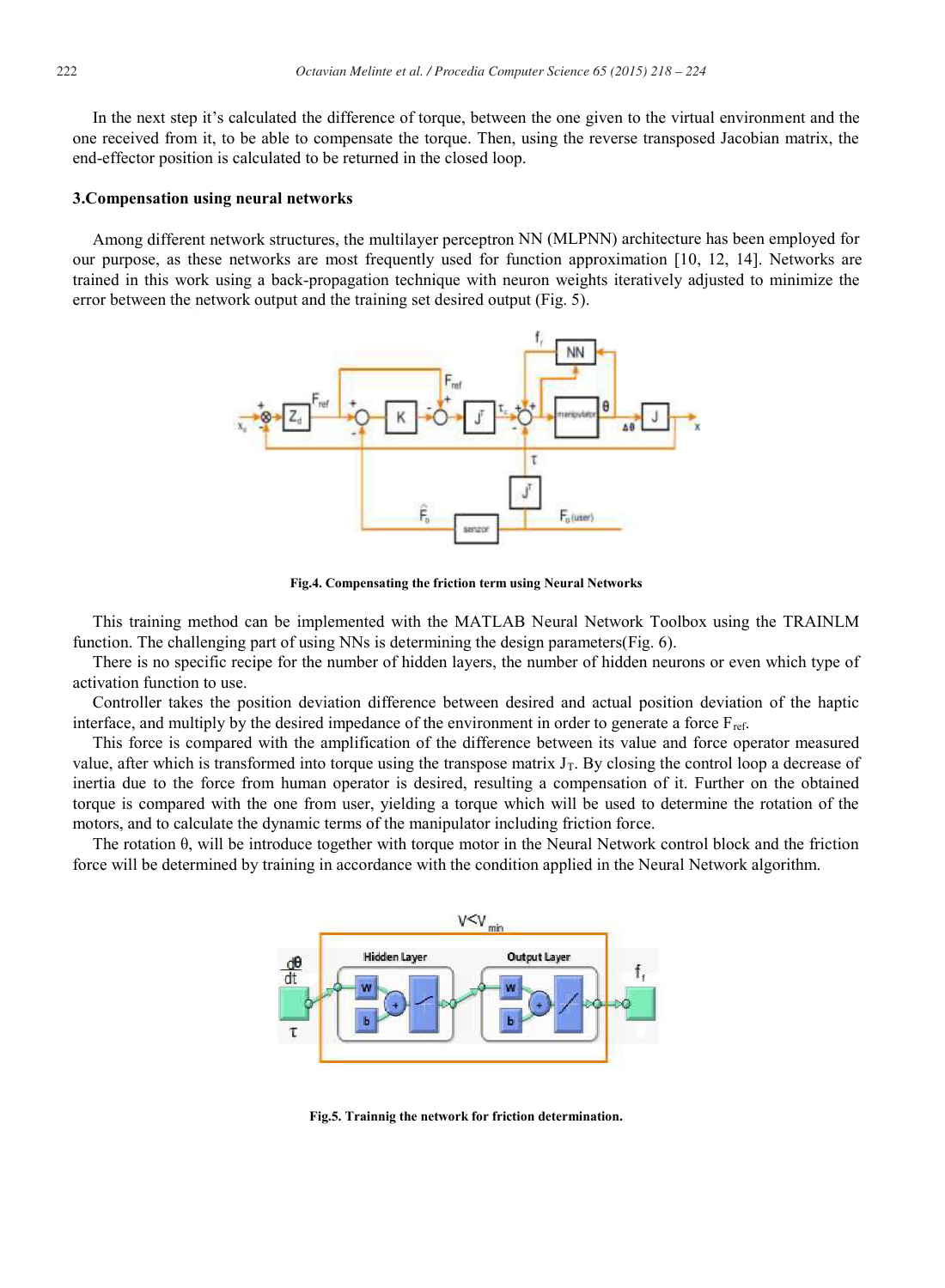This Neural Network will be created taking into account two inputs, the number of nodes and layers, and the number of epochs needed in order to obtain the network output, the friction force in our case (Fig. 7). After these configurations, the network will enter the training phase, and after validation, it will perform the determination of the friction force.

#### **4. Results and conclusions**

By introducing haptics in walking robot control, the environment in which robot is moving can be better perceived by a remote operator, decisions can be made in real time depending on the audio-video but also tactile information received from sensors located on the robot.

 Fig. 6 shows the amplitude of the force feedback from the leg's end-effector in case of an interaction with an object from the environment when the friction is not compensated. The force is mapped considering the position of the tool tip and the impedance of the environment in that point.

The results in both figures show the force feedback sent to the haptic device, according to impedance control function, when the rescue robot leg is in contact with an object in the environment.



**Fig.6 Position compensation when applying force in virtual environment.**

The most relevant aspect occurs when a reaction force is received on the haptic device from the virtual environment. At that moment you can see in the Fig. 6 and 7 how the control law controls the position of the manipulator, the end-effector's force which acts upon the virtual environment, so that it can reach its reference position, as given by the human operator.



**Fig.7. Position compensation in virtual environment.**

Both simulations (Fig.6 and Fig.7) are made in Matlab Simulink using the Simulink model dynamic control with force compensation from Fig. 6 and show the variation of the force over time in relation with the position of the